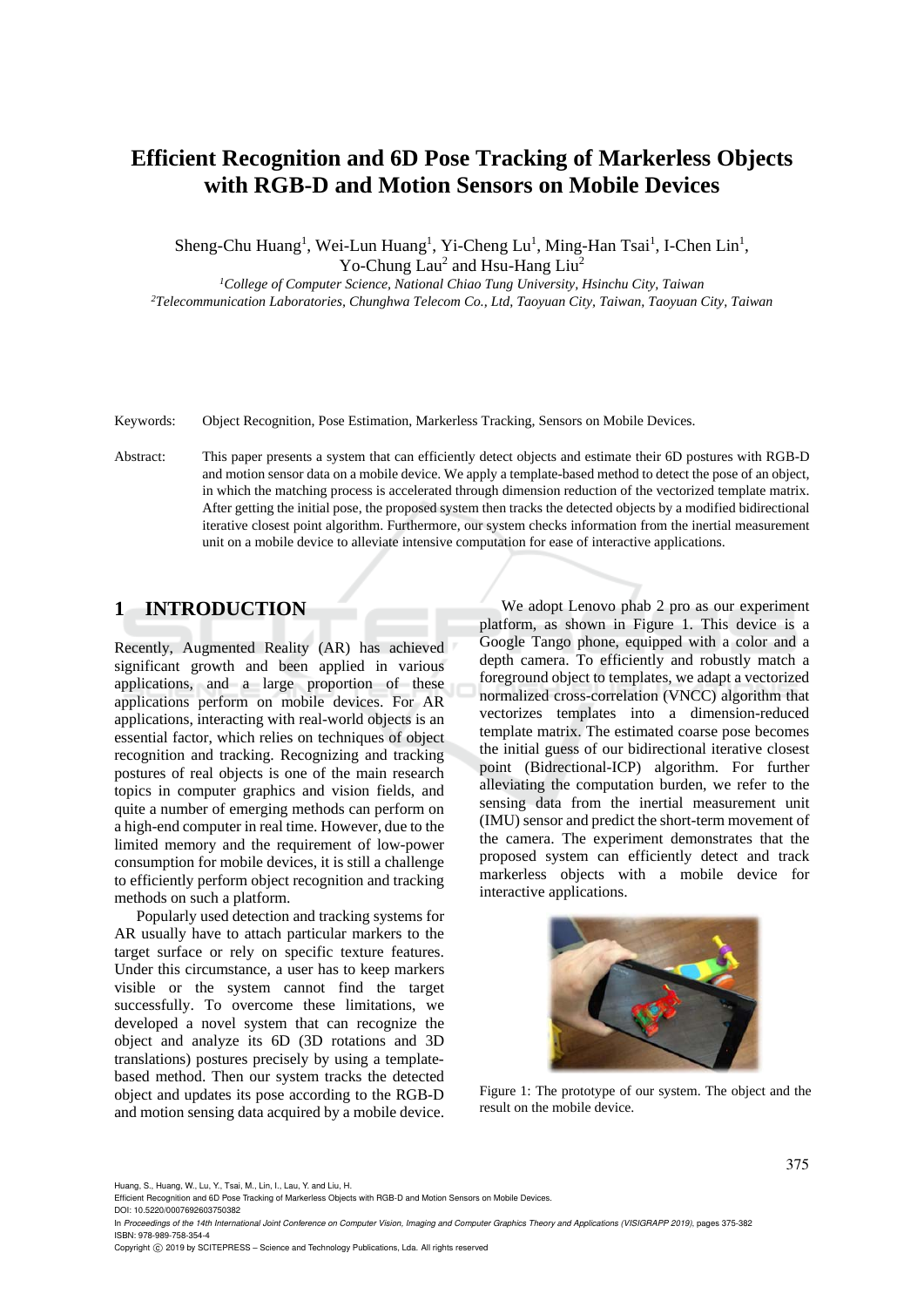

Figure 2: Overview of the whole system.

### **2 RELATED WORK**

3D object detection and pose estimation have been studied for a long time, and these methods can be divided into two types, feature-detecting-based methods, and template-matching-based methods. Lowe (2004) proposed Scale Invariant Feature Transform (SIFT) algorithm, which is used to extract the rotation- and scale-invariant features. Collet et al., (2009) used SIFT feature in both 2D image and 3D model for matching. Aldoma et al., (2013) used SIFT as the 2D local descriptor and SHOT as the 3D local descriptor. Both of them showed high accuracy results on textured objects, however, they are unable to deal with textureless objects.

Template-matching method is also a practical solution for detection. Hinterstoisser et al., (2011) (2012) proposed a real-time template matching method called LINEMOD, which is able to detect textureless object quickly. They used multiple modalities as the features composed of color gradients and normal orientations. Cao et al., (2016) restructured template matching as a large-scale matrix-matrix multiplication to supply a vectorized normalized cross-correlation algorithm (VNCC). Lin et al., (2018) decomposed foreground depth images into multiple branch regions for object matching.

The solution of object pose estimation is derived from correspondence estimation between two point clouds, in which one is the set of an object in the scene and the other is a template or model of the object with known orientation. Besl and McKay (1992) proposed the Iterative closest point (ICP) algorithm, which estimates the rotation and translation between two point sets iteratively. ICP becomes a widely used algorithm in aligning 3D models. Korn, Holzkothen and Pauli (2014) added Lab color space information into the Generalized Iterative Closest Point (GICP) algorithm (Segal et al., 2009), a state-of-the-art Plane-To-Plane ICP variant, to improve the accuracy.

Prisacariu and Reid (2012) proposed a regionbased method, based on statistical level-set segmentation approaches called PWP3D (Cremers et al., 2007). It minimizes the differences between 3D model projective silhouette and the object silhouette in the image. An extended version of PWP3D on a mobile phone was then presented (Prisacariu et al., 2015). However, these silhouette-based methods may suffer from pose ambiguities with symmetry objects.

Several researches aim at detection and tracking for mobile devices. Hagbi et al., (2009) used contour concavities to extract features for real-time pose estimation and tracking. Seo et al., (2011) proposed a model-based tracking method that used a 3D model of the target object and estimated the camera moves through edge detection and matching. Mohammed and Morris (2014) tracked the Emergency Exit sign by using Continuously Adaptive Mean Shift (CAMShift). Our work adapts the template matching method proposed by Cao et al., (2016) for object detection of textureless objects, and then tracks the postures with an extended ICP method and adjustment according to the IMU sensing data.



Figure 3: Two types of models and reference images. (a) A general model. The x-axis is red, y-axis is green and z-axis is blue. (b) A symmetric model. The viewpoints are sampled on a semi-circle. (c) Examples of the reference images generated with (a), in which 24 images are projected for the in-plane rotation.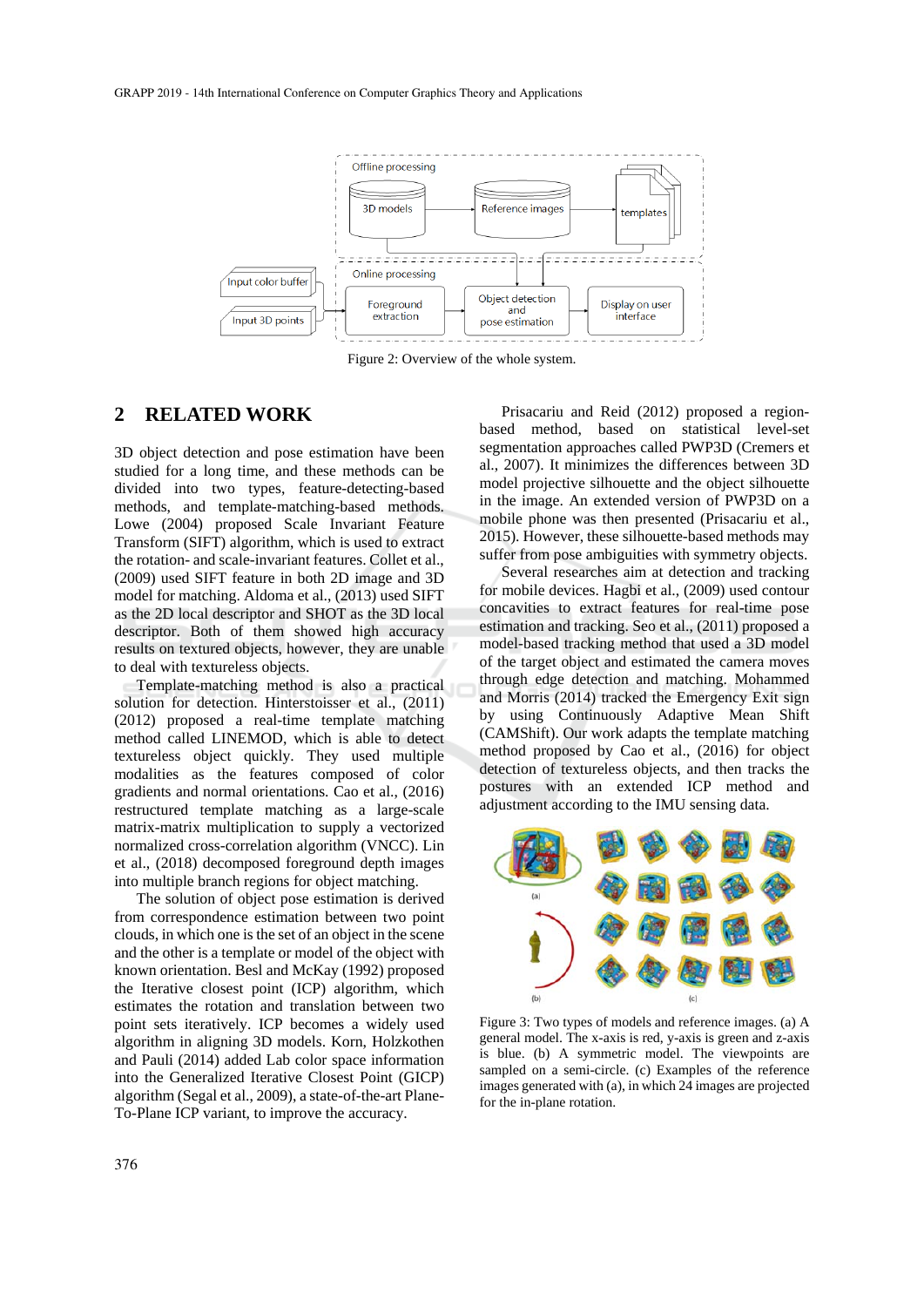

Figure 4: The process of foreground segmentation. (a) The color image from RGB camera. (b) The points extracted from the segmented plane. (c) The initial foreground projects from points in (b). (d) The foreground spreading result, with noise. (e) The noise reduction result of (d). (f) The real-time extraction on mobile device.

HNIC

## **3 METHOD**

The proposed system can be divided into two parts as shown in Figure 2. The first part is the offline template generation. The templates are generated by rendering the 3D models from different viewpoints. The second part is online processing, including foreground extraction, object recognition and pose tracking. The extracted foreground image is matched with templates to estimate the coarse pose of the object. Finally, our system renders the 3D model at estimated pose on user interface to show the tracking result. Our system aims at a desktop environment. We assume that the object is placed on a flat plane.

### **3.1 Reference Images Generation**

We generated the reference images (templates) by rendering the reconstructed 3D model (reconstructed by Autodesk ReCap) of a target in different viewpoints. The models can be classified into two types: general and symmetric. The general model includes all common models except models that are rotational symmetric around one of three coordinate axes. For a general model, we set 5 sample points around the x-axis and 5 sample points around the yaxis on a hemisphere as viewpoints (25 in total). For a symmetric model, we set 13 sample points on a semi-circle as viewpoints. For each viewpoint, we rendered 24 samples, 15 degrees apart, around the direction from the viewpoint to the center of hemisphere/semi-circle. Examples of reference images are shown in Figure 3.

### **3.2 Foreground Extraction**

Our system first finds the most likely plane through the RANSAC algorithm and extract points above the plane. Since the depth images acquired by the mobile device are of a low resolution and disturbed by noise, the RANSAC algorithm can only extract a part of the plane. Therefore, we need to further extend the foreground region based on the color information. Our system projects those points above the plane back to the relative 2D position in the color image, and spreads the foreground region according to both depth data and the color histogram (*ab* channels of *Lab* colr space). It also applies the flood fill algorithm to gather connected components and removes those of insufficient point amount. Figure 4 shows the process of foreground extraction.

# **3.3 Object Pose Recognition by Template Matching**

We adapted the vectorized normalized crosscorrelation method (Cao et al., 2016) for initial object and pose recognition. With the vectorized template, the comparison between template and input image patch becomes a dot product.

#### **3.3.1 Measurement of Similarity**

We convert the foreground image into an intensity image  $I \in \mathbb{R}^{W \times H}$  and each template into an intensity image  $T_i \in \mathbb{R}^{W' \times H'}$ . *H* is the width of the image, and W is the height of the image,  $W'$  and  $H'$  are the width and height of the template  $T_i$ ,  $i \in \{1, 2, \dots, n\}$ , where  $n$  is the number of templates. To compute the crosscorrelation, we resize the foreground image to be the same as the template size  $W' \times H'$ . For balance of accuracy and efficiency, in our case, we set  $W'$  and  $H'$  to 72 pixels. We apply a Laplacian of Gaussian (LoG) filter on both image patches and templates for illumination invariance and then perform meanvariance normalization on the results of LoG. The image patch  $I$  and each template  $T_i$  are now converted to  $I'$  and  $T_i'$ . Each template  $T_i'$  is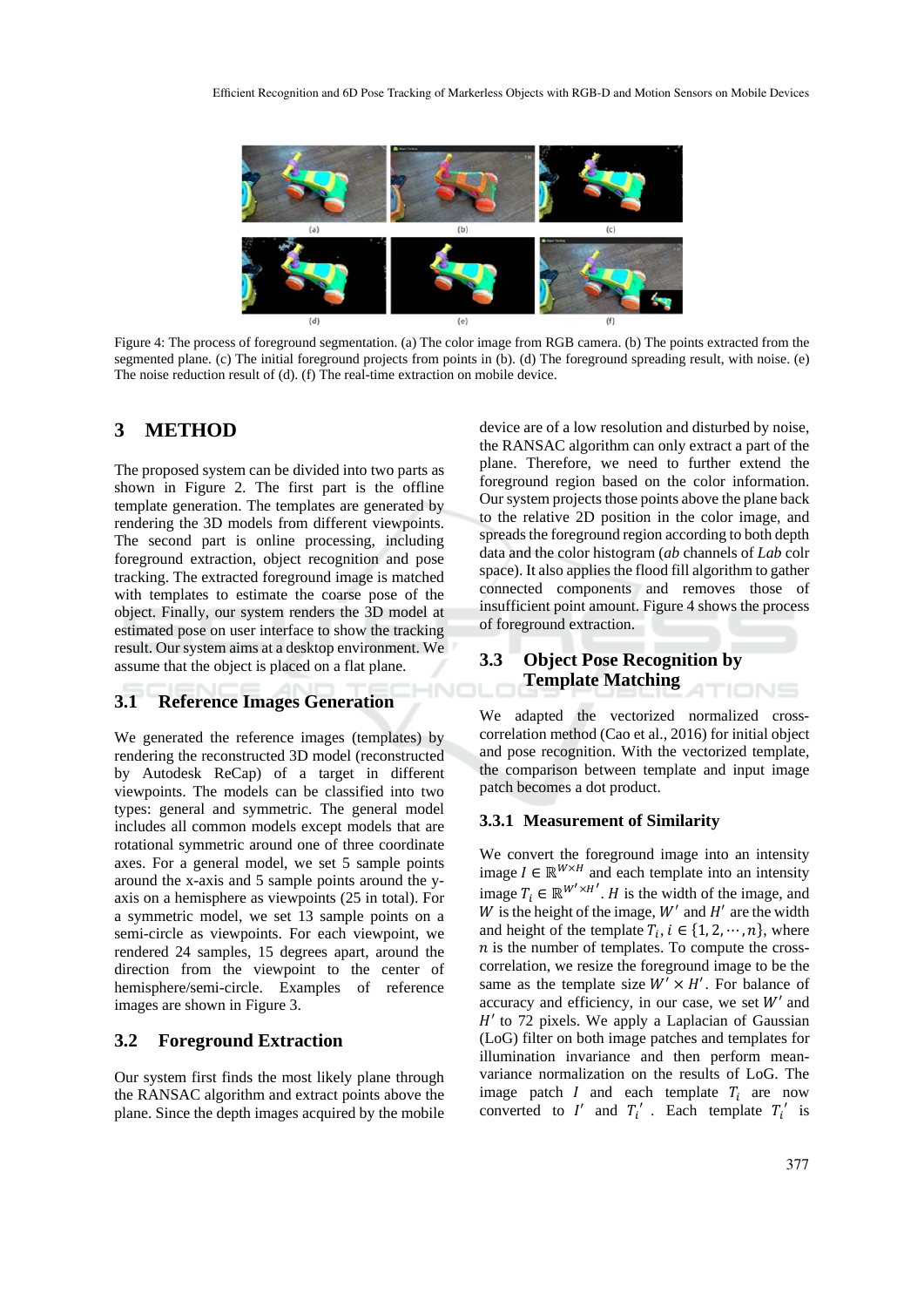

Figure 5: Image template matrix  $\mathbf{T}'$ . Right  $T_i$  is the original template, Left shows LoG results, and  $t_i$  is the result after mean-variance normalization. Templates are vectorized into rows in the template matrix  $T'$ .

vectorized by concatenating all pixels in the row-wise order into a column vector  $t_i' \in \mathbb{R}^N$ , where N is the number of pixels in the template. We also vectorized the image patch  $I'$  into a vector  $p' \in \mathbb{R}^N$ . The similarity between  $p'$  and  $t'_i$  is defined below, where s is the mean-normalized cross-correlation result of each  $t_i'$  with  $p'$ .

$$
s = t_i^{\prime T} p' \tag{1}
$$

Through vectorizing the templates and image patch, the matching of a set of templates can be turned into a matrix-vector multiplication. We transpose vectorized templates  $t_i$  into rows and use these row vectors to compose a template matrix  $T' =$  $[t'_1 t'_2 \cdots t'_n]^T$ , as shown in Figure 5. The score vector  $S \in \mathbb{R}^n$  is defined as:

$$
S = T'p',\tag{2}
$$

where  $S(i)$  represents the normalized crosscorrelation score between  $t_i'$  and  $p'$ . The highest score in S can be regarded as the best match of  $p'$ . Hence, for matching temples of an object, the bestmatch template is the highest-score template in the score vector  $S$  and its score has to be higher than the threshold  $T_m$ .



Figure 6: An example of object pose estimation with reverse checking. (a) The scene object from foreground segmentation. (b) The best result of previous frame. (c) The top 5 templates from left to right, in which the result after reverse checking is marked in red.

#### **3.3.2 Dimension Reduction of Templates**

To speed up the computation of  $S$ , we apply singular value decomposition (SVD) on the template matrix  $T'$  and reduce the dimension of template matrix  $T'$ . After SVD,  $T'$  can be rewritten as:

$$
T' = U\Sigma V^T,\t\t(3)
$$

where  $U \in \mathbb{R}^{n \times n}$ , and  $V \in \mathbb{R}^{N \times N}$  are orthogonal matrices.  $\Sigma \in \mathbb{R}^{n \times N}$  is a diagonal matrix of same dimension of  $T'$ . We reduce the dimension by discarding the small singular values in  $\Sigma$ , and keep a percentage of singular energy  $\alpha$  as defined below

$$
\frac{\sum_{i=1}^{k} \Sigma_{ii}}{\sum_{i=1}^{n} \Sigma_{ii}} \ge \alpha \tag{4}
$$

 $\alpha$  can be 90% or more. By selecting the top k singular values in  $\Sigma$ , we can reduce the dimension of  $\Sigma$  and transform  $\Sigma$  into  $\Sigma' \in \mathbb{R}^{k \times k}$ . U and  $V^T$  are also transformed into  $U' \in \mathbb{R}^{n \times k}$  and  $V^T' \in \mathbb{R}^{k \times N}$ . Finally, we redefined  $T'$  as

$$
T' = U' \Sigma' V^{T'} \tag{5}
$$

#### **3.3.3 Matching with Depth Image**

However, we found that if we only consider the color data, the illumination changes and noise easily influenced the matching result. Therefore, we also take the depth information into consideration in template matching. We repeat the steps in 3.3.1 on foreground depth image  $D \in \mathbb{R}^{W \times H}$  and template depth images  $T_{Di} \in \mathbb{R}^{W' \times H'}$ . The score vector *S* can be rewritten as

$$
S = W_c * S_c + W_d * S_d , \qquad (6)
$$

where  $S_c$  is the color matching score and  $S_d$  is the depth match score,  $W_c$  and  $W_d$  are used to control the proportion of  $S_c$  and  $S_d$ . Since the influences of color and depth vary for different objects, we cannot always get the best result with fixed weights. Therefore, we use an entropy method to determine  $W_c$  and  $W_d$ . We assume that the greater template variation between different viewpoints, the more information is provided. We sample templates and calculate the color similarity score  $X_c$  and depth similarity score  $X_d$  of any two selected templates,  $X_c =$  ${x_{c1}, x_{c2}, ..., x_{c10}}$  and  $X_d = {x_{d1}, x_{d2}, ..., x_{d10}}$ . We normalize  $x_{ci}$  and  $x_{di}$  into  $x_{ci}$  and  $x_{di}$ , where  $x_{ci'} = \frac{x_{ci} - \min(x_{ci})}{\max(x_{ci}) - \min(x_{ci})}$  and so as  $x_{di'}$ . The entropy E is defined below

$$
E = -\frac{1}{\ln(10)} \sum_{i=1}^{10} \left( \frac{x_i'}{\sum_{j=1}^{10} x_j'} \right) \ln \left( \frac{x_i'}{\sum_{j=1}^{10} x_j'} \right) \tag{7}
$$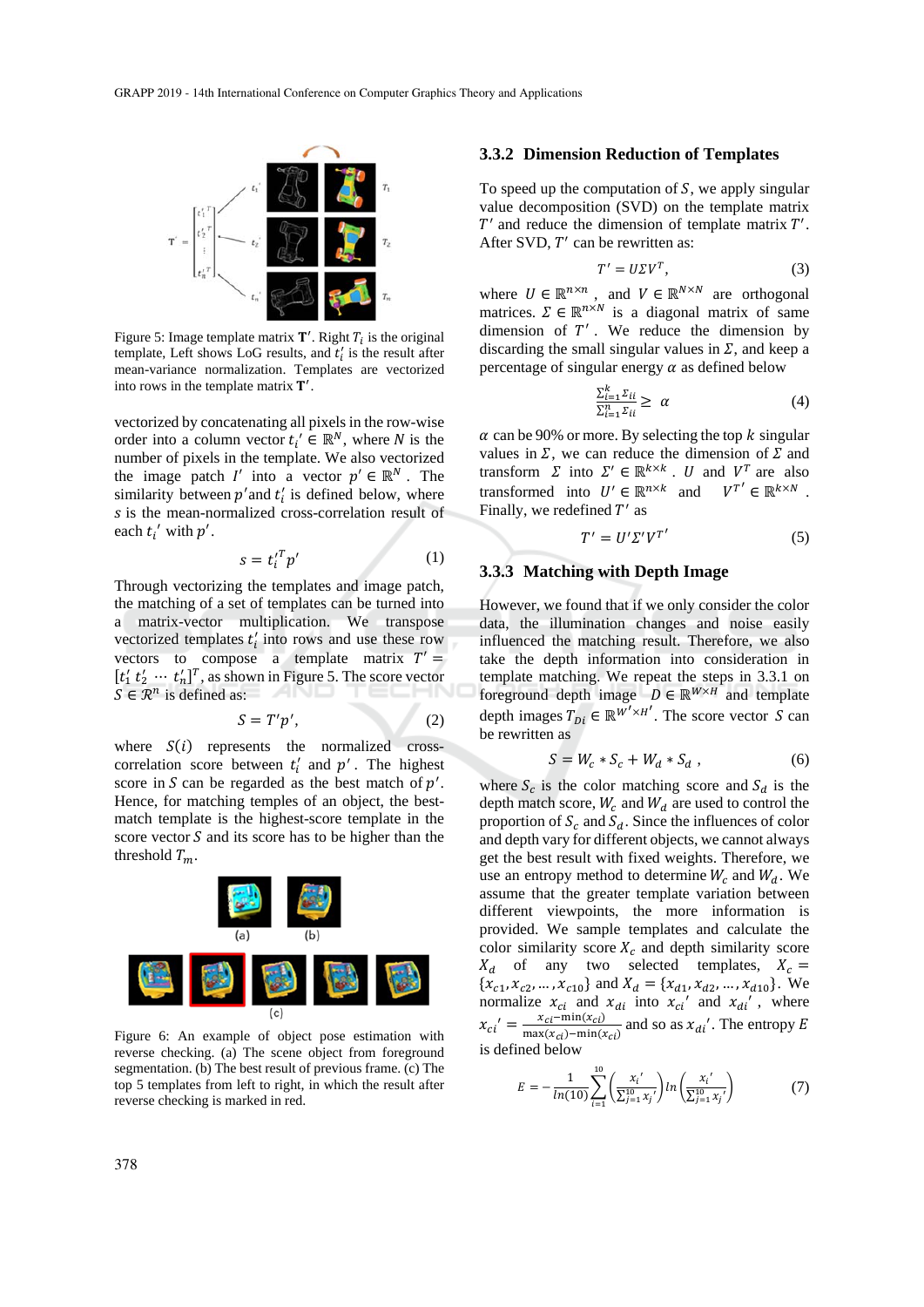

Figure 7: The flow chart shows about switching between two stages and two tracking methods.

Finally, we calculate color entropy  $E_c$  and depth entropy  $E_d$  then determine entropy weights  $W_c$  and  $W_d$ .

$$
W_c = \frac{E_c}{2 - (E_c + E_d)}
$$
 (8)

$$
W_d = \frac{E_d}{2 - (E_c + E_d)}
$$
(9)

Moreover, sometimes we got the result template of an opposite rotation angle when the template of these two viewpoints are too similar. To avoid this problem, we check if there is a large-angle rotation between each of the top five result templates of the current frame and the best result of the previous frame, using quaternion. Figure 6 shows the result of template matching with depth image and reverse checking.

### **3.4 Object Tracking**

After getting the coarse pose by template matching, we set this pose as the initial pose for tracking. In the tracking stage, our system switches between two tracking methods to balance the accuracy and efficiency of the tracking process. These two tracking methods are the Bidirectional-ICP tracking and tracking with IMU sensing data. Figure 7 is the flow chart shows the switch between detection stage and tracking stage, and the switch between the Bidirectional-ICP tracking and tracking with IMU sensing data.

#### **3.4.1 Bidirectional-ICP Tracking**

After setting the initial pose, we use a Bidirectional-ICP to refine the pose and make it much closer to the pose of the object in the scene. The Bidirectional-ICP, an extended version of original ICP algorithm, searches the corresponding points in two opposite directions. Assume that the source point set  $\mathcal{P} = \{p_i\},\$   $i = 1, 2, \dots, N_n$ , where  $N_n$  is the number of points of P, and the target point set  $Q = \{q_i\}, j = 1, 2, \cdots, N_q$ , where  $N_q$  is the number of points of  $Q, p_i, q_j \in \mathbb{R}^3$ . The Bidirectional-ICP not only finds the corresponding point  $q_j \in \mathcal{Q}$  for  $p_i$ , but also matches the corresponding point  $p_i \in \mathcal{P}$  for  $q_j$ . We define that  $p_i$  and  $q_i$  are corresponding if the closest point of  $q_i$ is  $p_i$  and the closest point of  $p_i$  is  $q_i$ . A new set C is generated that  $C = \{c_k\}, k = 1, 2, \dots, N_c$ , where  $N_c$ is the number of the corresponding point pairs.  $c_k$  =  $(i, j)$  stores the point index from  $\mathcal P$  and  $\mathcal Q$ respectively. After getting  $C$ , our Bidirectional-ICP try to minimize the energy function below and find the optimal rotation  *and translation*  $*t*$ *.* 

$$
E(R,t) = \sum_{k=1}^{N_c} ||R * p_{c_{ki}} + t - q_{c_{kj}}|| \qquad (10)
$$

In our scenario, the source  $P$  of the Bidirectional-ICP is the point cloud of 3D model, and the target  $Q$  is the point cloud of the object in the scene. Although we can obtain the point cloud of the scene captured by the mobile depth sensor, due to its low-resolution, foreground points extracted above the working plane are only part of the target object and contain noise. Matching clustered point cloud is a solution to this problem; however, clustering is still a timeconsuming approach on the mobile device. Therefore, we utilize a concept called hidden-surface-removal template to restrict our ICP model according to viewpoints (Wu et al. 2016).

In most of the approaches, the source set  $\mathcal P$  is the whole point cloud of the model. Because the target set ࣫ is the partial surface of the target object from the camera viewpoint, if we use the whole model points in ICP algorithm, there could be more ambiguity on surface for pose matching. It will increase the chances to move the point set  $Q$  to unwanted local minimum.

Because the initial poses of the model have been estimated, we can generate the point cloud from only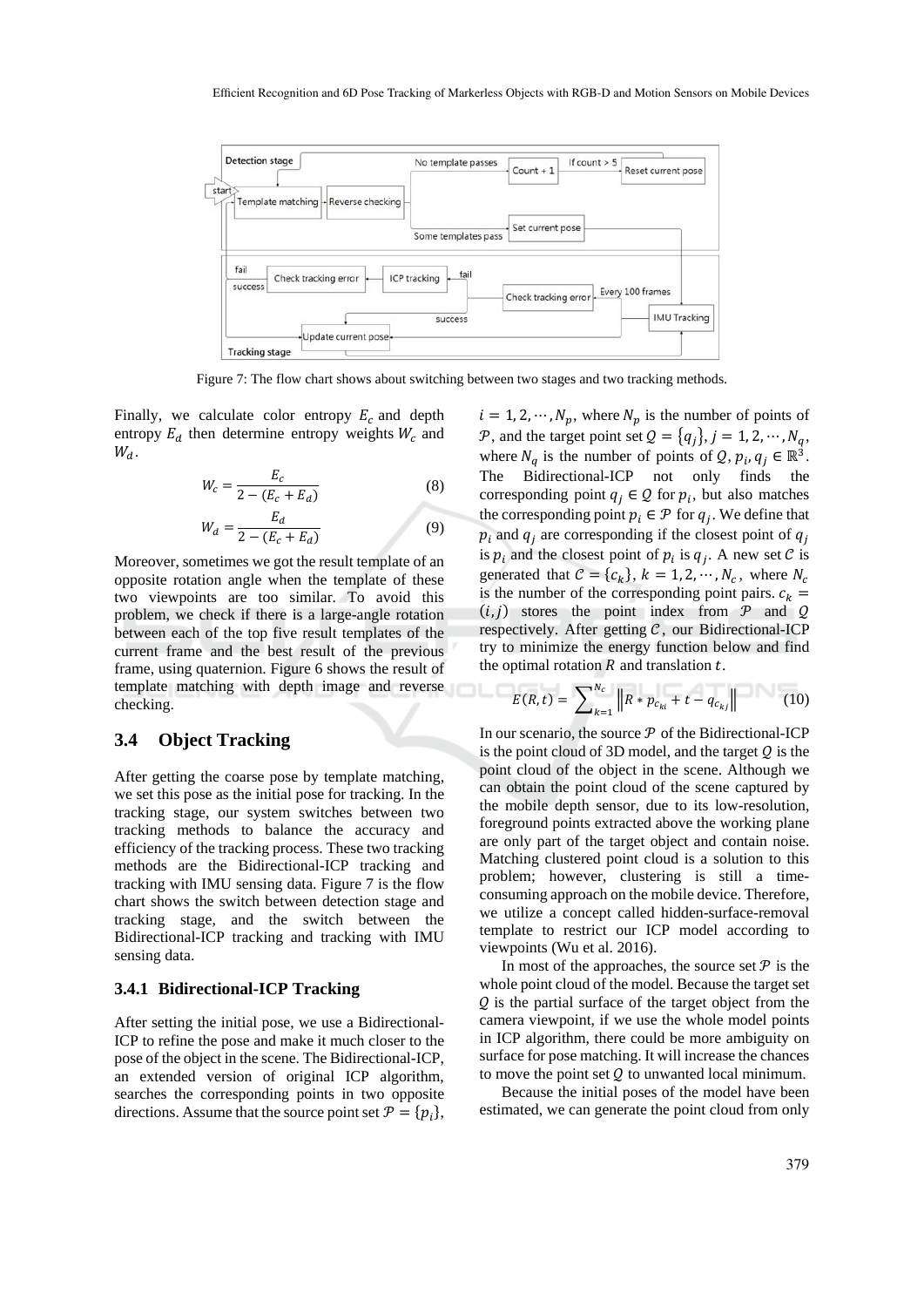the visible surface of the model. Using the partial surface point cloud of model not only decreases the poor estimated pose results, but also reduces the pose jitter between frames. Even though we use only visible surfaces as matching templates, there are still unavoidably ambiguous moving directions and it results in flipping of estimated orientations. To tackle this problem, we consider the masks and the depth maps of both object in the scene and the model in estimated pose to compute the tracking error. If the proportion of the intersection area and the union area of two masks decreases or the depth difference in the intersection area increases, the tracking error will increase. If the tracking error is too large, our system will leave the tracking stage and return to detection stage.

### **3.4.2 Tracking with Assistance of IMU Sensing Data**

Even applying several light-weight processing strategies, the above-mentioned recognition and improved ICP algorithms still requires intensive and iterative computations. From our observation, we found that a large portion of movement between a target object and the phone camera results from camera movement. Therefore, we also adopt the motion sensing data measured from the IMU sensor to improve the tracking efficiency. If the movement of device is slight, we can update the estimated pose according to the transform matrix from the IMU sensor. Because tracking with assistance of IMU sensing data is much faster than tracking with the Bidirectional-ICP algorithm, our system mainly relies on tracking with IMU sensing data. However, the pose drift accumulates after tracking for a period of time. To solve the accumulated pose drift, we measure the tracking error every *T* frames (*T*=100 in our case) when tracking with IMU sensing data. If the tracking error is large, our system will come back to ICP tracking stage. If the tracking error is still large after ICP tracking, our system then goes back to detection state. Figure 7 shows the switch between the tracking stage.



Figure 8: The models used in our experiment, from left to right, are ToyCar, Box, Bus, Screw, DS4.

## **4 EXPERIMENT**

Our system is built on Lenovo Phab 2 Pro, which is

equipped with a Qualcomm Snapdragon 652 CPU and 4GB RAM. The models used in our experiment are shown in figure 8, ToyCar, Box and Bus are toys, Screw is a component of ToyCar, DS4 is a controller. We conducted three experiments to verify the efficiency and effectiveness of our system. The first experiment was to evaluate how many template data should be kept to balance the computation speed and matching accuracy. We recorded three video clips and each clip contains more than 500 frames. Then we performed the detection algorithm with three sizes of template data. One is the full data without dimension reduction, another is the data with SVD reduction that kept 90% singular value energy, and the other is the data with SVD reduction that kept 80% singular value energy. Table 1 show the VNCC computation time for three videos respectively. We can see that the VNCC-PCA with 80% energy kept is faster than the other two, and the matching results are as well as the result with full template data. (Figure 9)



Figure 9: The matching result of the first experiment. Four images for each frame, from left to right are the input images, VNCC, VNCC- 90% energy, VNCC- 80% energy.

For evaluating the effectiveness of our method, we recorded multiple color and depth data of three different objects with the mobile device. Then we compared the results with different template match ing methods. One is matching with color data only, another is matching with both color and depth data, and the other is matching with color, depth data and the additional reverse checking. Finally, we counted the number of frames with obvious pose error and computed the error rate. Table 2 shows the results of error rates. We can see that our template matching method with color and depth data improves the matching results.

We also recorded the frames per second (FPS) when running our system on the mobile device. Table 3 shows the FPS of our system in different stages: (a) the foreground segmentation, (b) pose recognition, (c) ICP tracking and (d) tracking with assistance of device motion sensing data, respectively. Obviously, the tracking with assistance of IMU sensing data can substantially increase the computational efficiency.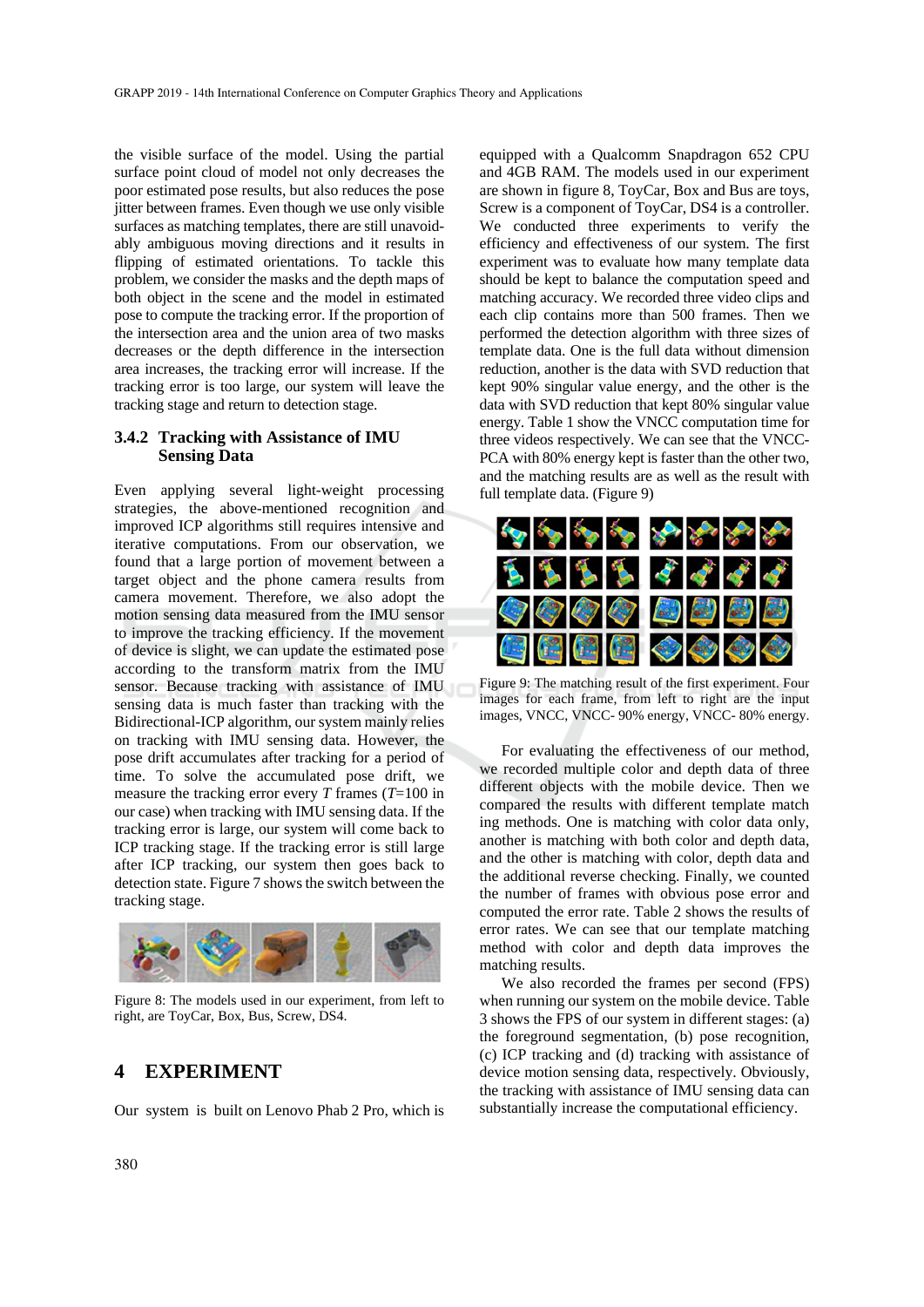

Figure 10: The tracking results of ToyCar and DS4. (3D model points are placed in the estimated 6D posture and are superposed on the captured image in red.).

Table 1: The test videos and the computation time for keeping different amounts of template data.

| Name#frames | <b>VNCC</b><br>(ms/frame) | VNCC-<br>90% energy<br>(ms/frame) | VNCC-<br>80% energy<br>(ms/frame) |
|-------------|---------------------------|-----------------------------------|-----------------------------------|
| ToyCar#631  | 4.51                      | 1.52                              | 1.16                              |
| Box#865     | 4.51                      | 1.45                              | 1.12                              |
| Screw#504   | 1.56                      | 0.73                              | 0.50                              |

Table 2: The percentage of frames of which errors are larger than 20 degrees.

| Object<br>Name | Color<br>Only | Color and<br>Depth | Color and Depth<br>and Rev.<br>Checking |
|----------------|---------------|--------------------|-----------------------------------------|
| ToyCar         | 5.28%         | $0\%$              | 0%                                      |
| Box            | 15.04%        | 3.60%              | 0%                                      |
| Bus            | 39.28%        | 13.69%             | 0%                                      |

Table 3: The efficiency (frames per second) of our system with different combinations of stages.

| Object<br>Name | (a)   | $(a)+(b)$ |       | $(a)+(b)+(c) (a)+(b)+(c)+(d)$ |
|----------------|-------|-----------|-------|-------------------------------|
| ToyCar         | 17.74 | 12.17     | 9.32  | 53.34                         |
| <b>Box</b>     | 18.94 | 12.98     | 9.91  | 56.68                         |
| Screw          | 18.70 | 15.63     | 11.96 | 50.17                         |
| Ds4            | 14.7  | 9.94      | 8.59  | 53.68                         |

The FPS of Screw is higher than other objects in ICP tracking but lower in tracking with motion sensing data. That is because the screw is small in the camera views, and it is more easily influenced by noise. When our system finds that the projection regions from predictions with motion sensing data and the foreground points are diverse, it leaves the IMU tracking stage and goes back to the ICP tracking or detection state, which requires more computations.

Figure 10 shows more tracking results on different objects. We also provide a video to display the real situation when running our system on mobile device.

# **5 CONCLUSIONS**

We proposed a novel system that can detect and track a textured or textureless object with RGB-D and IMU sensing data from a mobile device. By vectorizing the template image into the template matrix and reducing its dimensions, we can not only reduce the template set but also more efficiently match the templates. After detecting the initial pose, our system tracks the object by our Bidirectional-ICP algorithm. Moreover, when the relative movement between the object and the camera are small, our system can check and apply the sensing data from inertial measurement unit instead of the full Bidirectional-ICP computation. Combining the above techniques, the proposed system can detect and track 6D postures of markerless objects with a mobile device in an interactive rate. It can become an efficient platform for mobile AR applications. One interesting future work is to apply emerging deep neural network methods on mobile devices for simultaneously detecting and tracking multi-objects.

### **ACKNOWLEDGEMENTS**

This paper was supported by Telecommunication Laboratories, Chunghwa Telecom Co., Ltd. It was also partially supported by the Ministry of Science and Technology, Taiwan, under grant no. 106-2221- E-009 -178 -MY2.

### **REFERENCES**

Aldoma, A., Tombari, F., Prankl, J., Richtsfeld, A., Di Stefano L. and Vincze, M., 2013. Multimodal cue integration through Hypotheses Verification for RGB-D object recognition and 6DOF pose estimation. In *2013 IEEE International Conference on Robotics and Automation, Karlsruhe, pp. 2104-2111*.